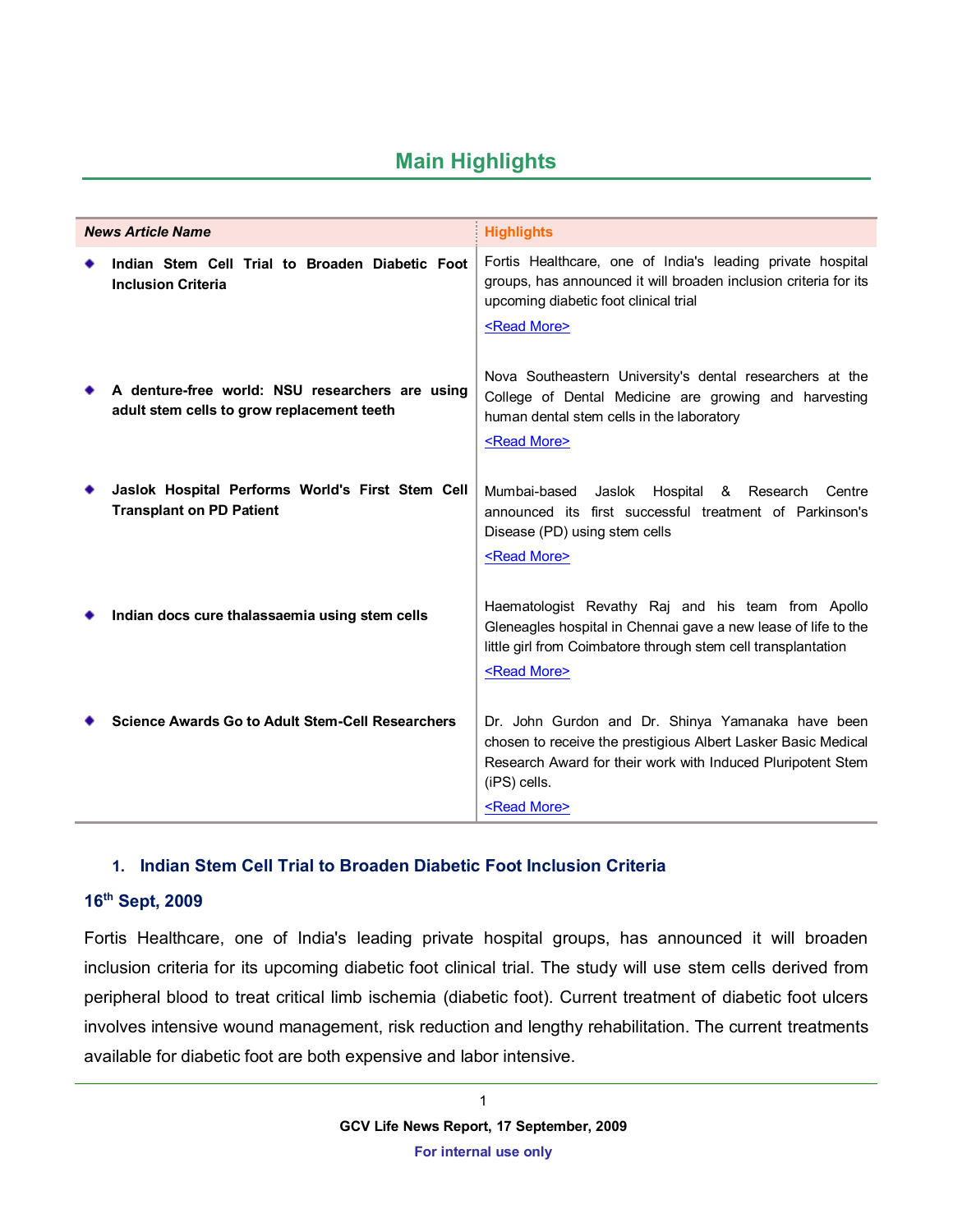The study will determine whether stem cells can be effectively used to treat and facilitate faster recovery for this condition. The trial is being sponsored by Beike Biotech India Private Company Limited. Diabetic foot disease is the most common serious complication of diabetes and can lead to recurring wounds, frequently in the form of foot ulcers. The nerve damage and impaired blood circulation found in diabetics play a key role in ulcer formation. In severe cases, the affected limb must be partially or completely amputated.

While the study's design was formally approved by the Indian Council of Medical Research (ICMR) in June 2009, the original inclusion criteria have proven prohibitively narrow, limiting subject enrollment and delaying the start of the study.

Dr. Anoop Misra, director of the trial, explained that the inclusion criteria were based on pilot studies conducted in China. "Out of over 150 patients screened, only one subject fit our original criteria." He went on to suggest that diabetic foot disease experienced in a clinical setting may have differing characteristics in India and China. Fortis notified the Indian Council of Medical Research of the need to revise the inclusion criteria, and it can now move forward. The trial was scheduled to start in July and to include a total of 36 patients, of whom 12 are to be randomly selected to receive stem cell treatment. The trial's focus is on healing diabetic foot ulcers with stem cells. If effective, the treatment should improve blood perfusion in the ischemic area of the lower limb. This improvement will be assessed by measuring the change in transcutaneous partial pressure of oxygen (TCpO2), and will also involve NMR angiography of the local vessels, assessment of ulcer healing, pain relief, limb salvage, and the ABI index. Diabetic foot disease is a serious issue in India. A successful trial will have significant implications for future treatment of the condition.

"Many of our stem cell treatments to date have focused on rare and otherwise incurable conditions. This study marks an important step in verifying the applicability of stem cell therapies to more commonly occurring, serious pathologies," said Dr. Sean Hu, CEO and Chairman of Shenzhen Beike Biotechnologies Co. Ltd., regarding the implications of the study. Hu continued, "The Chinese pilot trial yielded promising results which is encouraging for everyone who deals with patients affected by diabetic foot disease or related ischemic complications. As with all scientific advancements,

it is important to demonstrate that it is effective and reproducible in the broader international setting. The replication of this study in India will both underline the effectiveness of the treatment protocol we have developed and demonstrate that it can be applied by the international medical community." The preceding study in China produced promising results, increasing blood perfusion, markedly reducing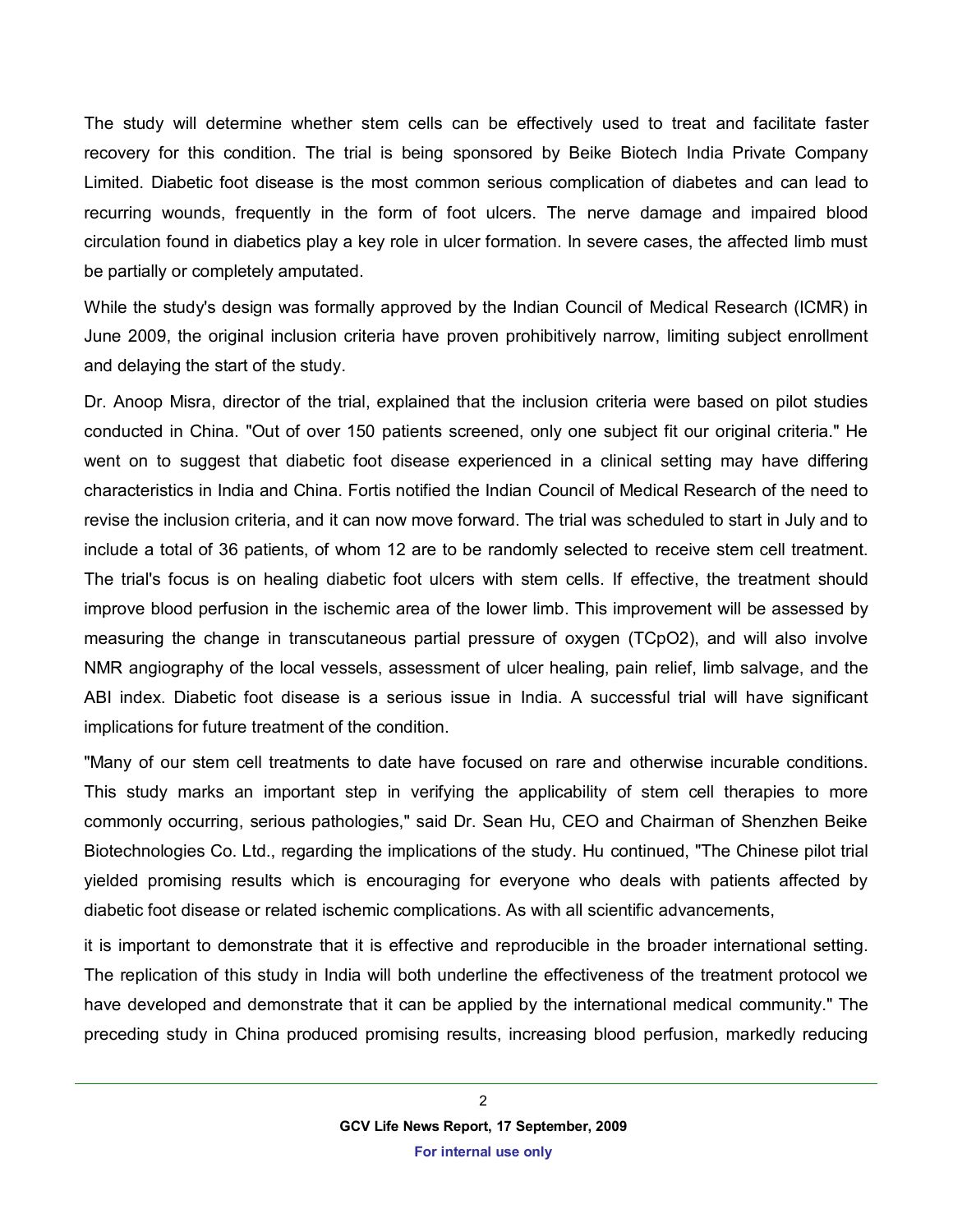ulceration, and raising TCpO2 levels. In some cases patients regained function in limbs that had been candidates for amputation.

Lalit Jaiswal, CEO of Beike Biotech India Private Company Limited, added, "China has been at the forefront of stem cell technology for several years, and this study is a logical next step for the company. It is exciting that we will now be able to examine the potential of peripheral blood-derived stem cells to induce neovascularization," Lalit continued, "The clinical value of bone marrow stem cells has been known for years, and we hear about fetal and embryonic stem cells in the news every day. In this study, though, we are processing a patient's own blood to isolate stem cells and then using these stem cells to treat their diabetic foot ulcers and circulatory problems. When this trial is over we will have confirmed whether a diabetic patient's own peripheral blood can be used to induce the growth of new blood vessels in their damaged tissue."

The clinical trial is officially titled, "A Randomized, Controlled, Parallel Design, Safety and Efficacy Study of Granulocyte Colony Stimulating Factor Mobilized Autologous Peripheral Blood Mononuclear Cell Therapy in Subjects With Diabetic Limb Ischemia." India's Council of Medical Research approved the study after verifying that it met all associated criteria in terms of design and controls as well as following ethical and safety standards.

"The large number of people who applied to enroll in this study confirms that there is strong demand for this therapy and a need to augment current treatment methods. However, to enroll enough subjects for a successful study we have determined that we must broaden the inclusion criteria and reapply to ICMR. Now that we have notified the ICMR we will restart the trial in October," said Dr. Anoop Misra.

#### *Source: Economic Times*

**Back**

## <span id="page-2-0"></span>**2. A denture-free world: NSU researchers are using adult stem cells to grow replacement teeth**

#### **September 13th, 2009**

**L**egend has it that George Washington had a mouth full of dentures that made him so uncomfortable, he decided to forgo his second inaugural address.

Washington regretted not being able to keep his natural teeth. Many people think his dentures were made of wood, but they were actually made of animal bone, lead and ivory.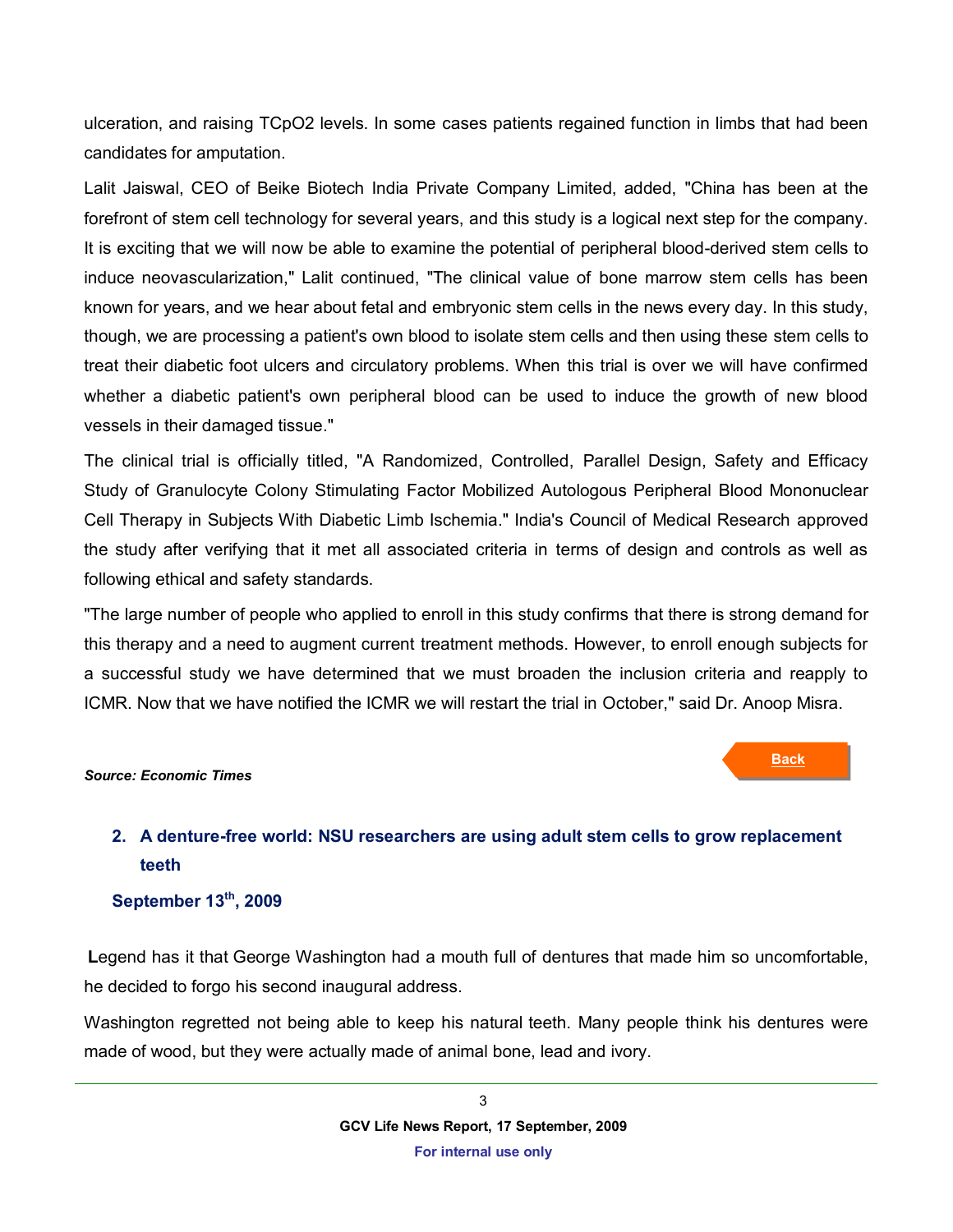Eating, smiling and talking were painful for our first president. In later life, he could only eat soft foods. Washington's dental discomfort was far from unique more than 200 years ago. Unfortunately, 45 million Americans still have problems with their dentures today.

The ideal solution to diseased, damaged and missing teeth is to regenerate new and healthy natural teeth. Clone them, if you will.

Don't believe it? Sounds too sci-fi?

Not at all. [Nova Southeastern University'](http://www.sun-sentinel.com/topic/education/colleges-universities/nova-southeastern-university-OREDU0000134.topic)s dental researchers at the College of Dental Medicine are growing and harvesting human dental stem cells in the laboratory.

A 2009 NSU survey of dentists around the nation revealed that more than half thought that they would be using stem cell and tissue engineering therapies on their patients within the next decade. An overwhelming 96 percent of dentists believe the ability to regenerate and replace teeth and dental tissues is the future o[fdentistry,](http://www.sun-sentinel.com/topic/health/dentistry/dentistry-HEDNT00002.topic) according to the survey.

The practical application of NSU's research is for replacement teeth and dental tissues to be grown in the lab and implanted into patients. Having "real" replacement teeth will allow patients to better experience normal dental sensations, such as taste. Their teeth will have the ability to function, grow and develop as normal healthy teeth.

The goal of NSU's research is to ultimately put an end to the fear of millions of Americans, who will no longer have to worry about a lack of teeth, dental pain, dental disease and using dentures. **How it's done?**

**The key to regenerating teeth and other body tissues is the use of adult stem cells**. These are the building blocks of life. Stem cell therapies are inevitable and controversial. At some point in the future, however, dental stem cell treatments will be bringing a smile to the faces of millions of dental patients. **T**he cells normally grow in flat layers of single cells in Petri dishes. To get them to form a 3-D tissue structure, researchers seed the cells on tissue engineering scaffolds made from the same polymer material as bio-resorbable surgical sutures.

The scaffolds function like those you see around buildings under construction. They provide mechanical support and control the size and shape of a tissue. Once the stem cells are seeded on the scaffolds, researchers add growth factors to signal to the stem cells what type of tissue to grow. The combination of dental stem cells, tissue engineering scaffolds and growth factors allows researchers to engineer new tooth tissues. NSU scientists are working, similar to other research labs, to create fully functional replacement teeth.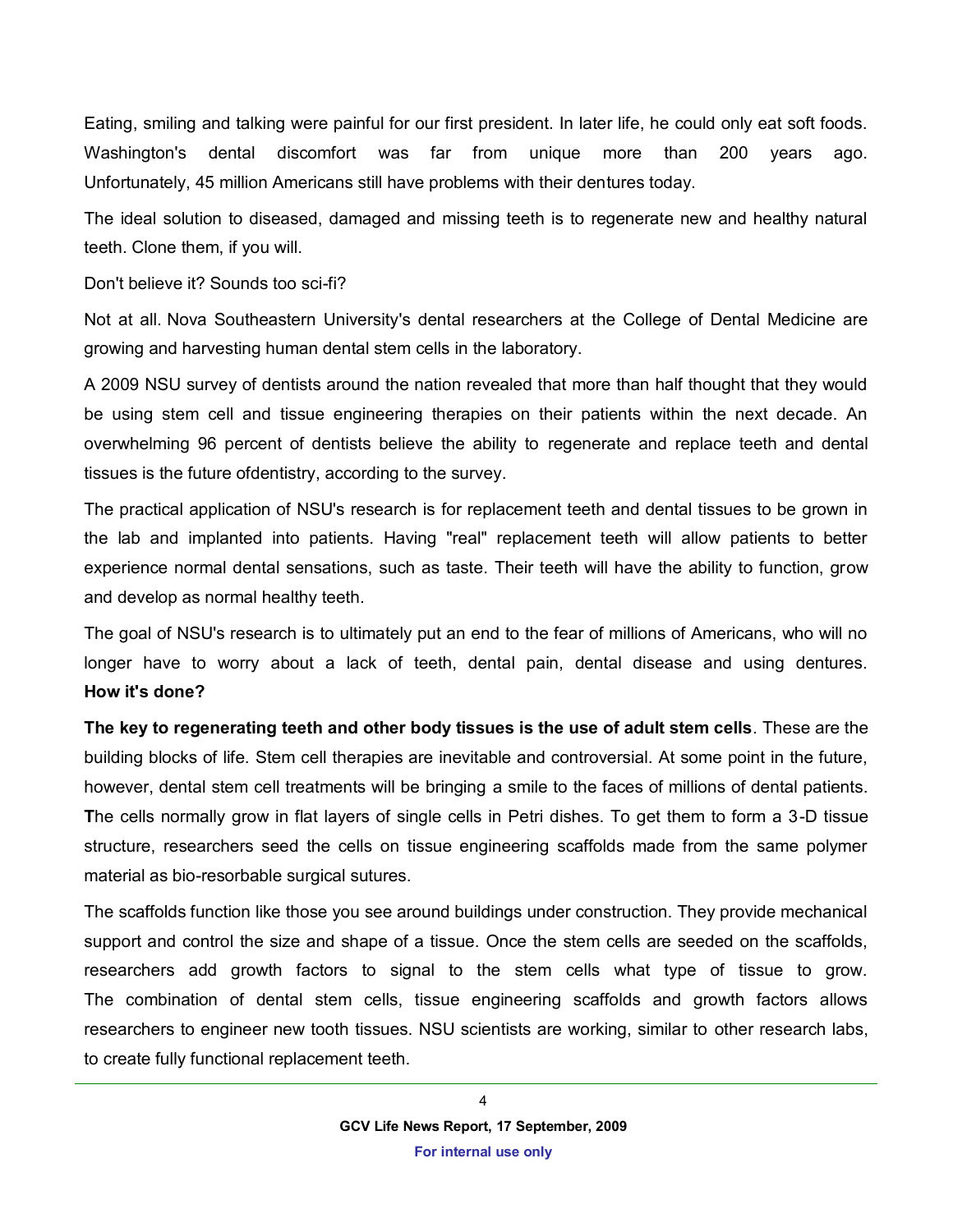NSU College of Dental Medicine has research grants worth \$1.7 million from sources such as the National Institutes of Health to fund its dental stem cell research. That's not a lot of money, considering the advantages and benefits this research could provide. The NSU college is recognized internationally as a leader in the field of tooth regeneration, so you can be sure the money is being spent on top-notch science and research.

#### How soon?

Dental researchers have been successful at regenerating teeth in the laboratory and in animals. They have developed a stem cell therapy for growing new teeth following root canal treatment, and also for replanting teeth that have been knocked out of the mouth. In NSU's technique for regenerating teeth, the preclinical trial subjects were able to eat and chew normally.

No current studies have examined the ability of animals to eat using completely regenerated teeth because no one has yet regenerated all the teeth in an animal; we are still working toward that goal. In NSU's technique, which is yet to be published and patented, the soft tissue, or pulp, inside teeth was removed and regenerated. The monkey subjects were able to use their teeth normally to eat and chew. NSU dental students are busy working on projects to grow healthy teeth, nerves, blood vessels, bone and gum. Once researchers have completed FDA-approved clinical trials, their pioneering discovery will be available to patients.

The mainstream regeneration of teeth and other tissues from stem cells for humans will become reality in about a decade to 50 years. We can speed up the introduction of dental stem cell therapies if more funds are invested in the research needed to evaluate its effectiveness and safety to U.S. Food and Drug Administration standards.

*Source: Sun Sentinal* 

**Back**

### <span id="page-4-0"></span>**3. Jaslok Hospital Performs World's First Stem Cell Transplant on PD Patient**

#### **15th Sept, 2009**

The first patient was suffering from advanced PD for the past six years

Mumbai-based Jaslok Hospital & Research Centre announced its first successful treatment of Parkinson's Disease (PD) using stem cells. Earlier this year, Jaslok Hospital had launched a revolutionary Mesenchymal Stem Cell project along with the regenerative medicine group of Reliance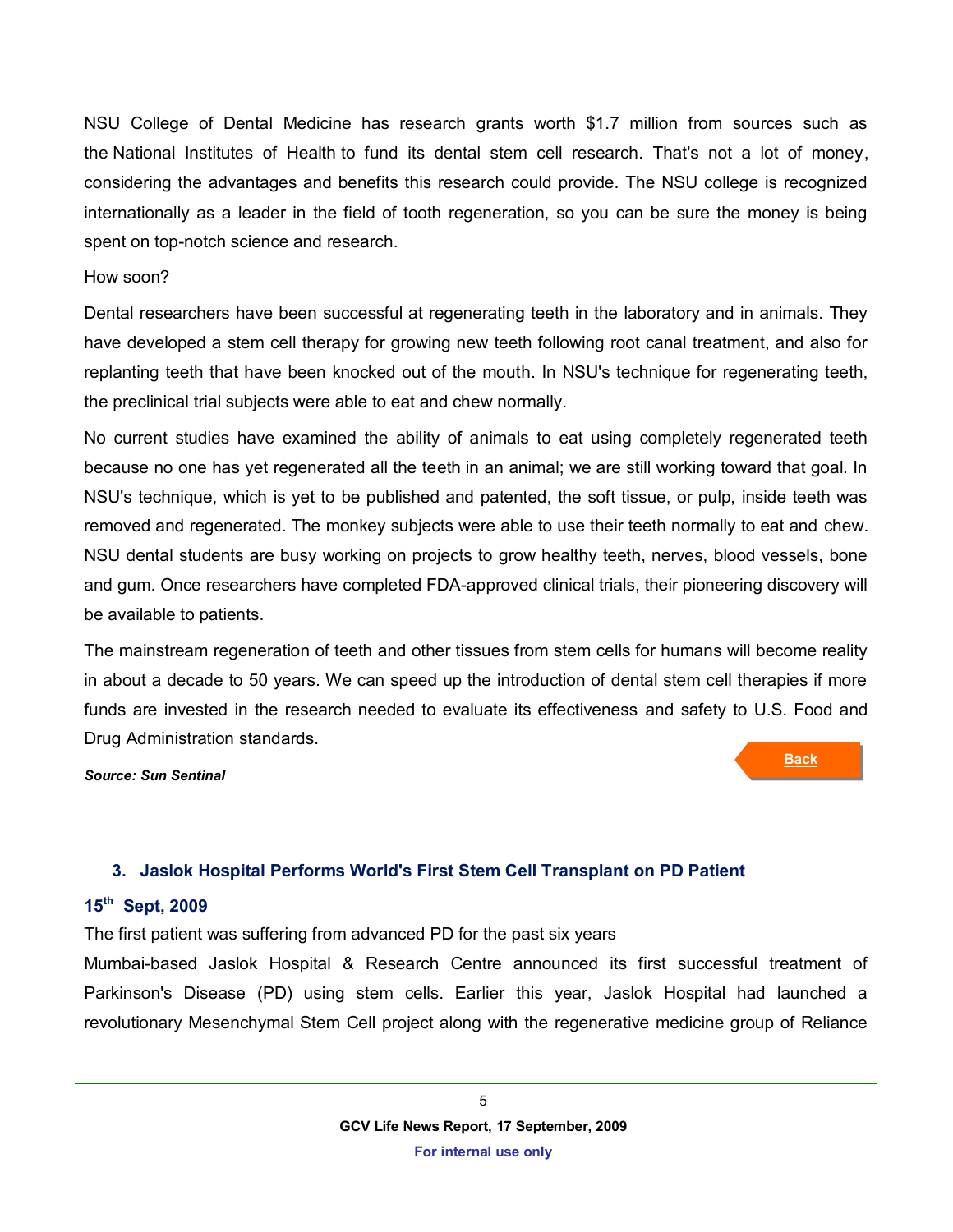Life Sciences, on World Parkinson's Day. The first patient to undergo the treatment was 54-year-old Bhanwarlal Jain suffering from advanced PD for the past six years.

PD is a degenerative disease of the brain (central nervous system) that often impairs motor skills, speech, and other possible functions. The prevalence of this disease is 8-22/10,000. As the disease progresses, medicines become less effective and cause intolerable side effects.

Presently, all the therapies for this disease only control the disease symptoms. Neural transplantation is the only form of treatment which can actually restore normal function. Stem cells transplantation if successful would prove to be a great boon for patients suffering from this disease.

Said Dr Paresh Doshi, HOD, Department of Stereotactic and Functional Neurosurgery, Jaslok Hospital, "The patient was suffering from PD for past six years. Despite taking large doses of medicine, he could independently function for only a few hours in the day and rest of the period was spent in bed or in an incapacitated manner. Surgical treatment was the only option."

The stem cells that were used were derived from the patient's own bone marrow. They were then grown and processed at the state - of-the-art cGMP complaint stem cell processing facility of Reliance Life Sciences at Navi Mumbai. Once processed, they were brought back to Jaslok Hospital where they were implanted in the patient's brain by stereotactic surgery.

The patient is required to remain awake during this surgery. Under the influence of local anaesthesia, two burr holes are made in the head through which microscopic amounts of autologus mesenchymal stem cells are injected. As these cells are from the patient's own bone marrow there is no potential of rejection, and side effects are also negated as they can multiply only for a limited time.

Jaslok Hospital and Reliance Life Sciences have partnered together to perform 10 such cases, the results of which, will be evaluated over a period of three years.

#### *Source: Express Healthcare*

#### <span id="page-5-0"></span>**4. Indian docs cure thalassaemia using stem cells**

#### **17th Sept, 2009**

When others of her age played with dolls, eight-year-old Thamirabharani was taking blood transfusions. Born with thalassaemia, she has, however, found hope. She was detected with the disease when she was a year and a half and has been undergoing regular blood transfusions since.

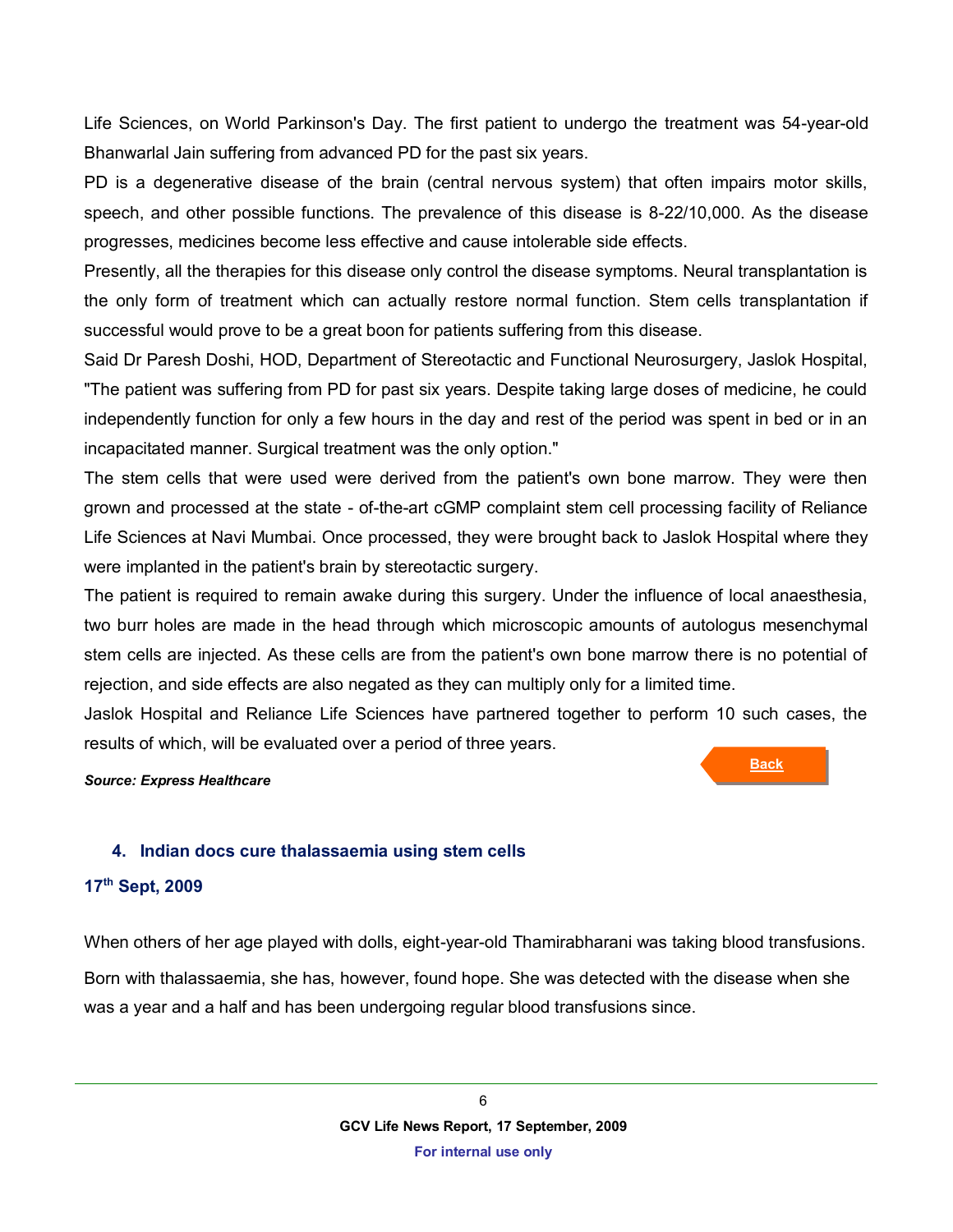Haematologist Revathy Raj and his team from Apollo Gleneagles hospital in Chennai gave a new lease of life to the little girl from Coimbatore through stem cell transplantation. Doctors said she is now fully cured and has not needed a single transfusion since March.

Doctors claimed this is the first success story in India using the stem cells from the umbilical cord blood of a sibling.

When her father Senthil Kumar, a carpenter, came to know of stem cell transfusion and Life Cell and its process of banking stem cells from umbilical cord blood, they decided to have another child.

When Thamirabharani was two years old, her mother conceived again but the foetus was also diagnosed with Thalassae-mia. They had it terminated and tried again.

During the second attempt, doctors found the foetus was a Thalassaemia carrier but not affected by it. They collected the blood from the umbilical cord, cultivated the stem cells during delivery of the baby boy and asked Life Cell to preserve it for a year.

In March, Raj and his team started working on the transplantation process.

"The first step was to destroy all the existing bone marrow cells using chemotherapy. Next came transplanting stem cells from the donor," said Raj

#### *Source: Hindustan Times*

#### **Back**

#### <span id="page-6-0"></span>**5. Science Awards Go to Adult Stem-Cell Researchers**

#### **16th Sept, 2009**

Dr. John Gurdon, a developmental biologist from Oxford University, and Dr. Shinya Yamanaka, a physician and researcher at Kyoto University, have been chosen to receive the prestigious Albert Lasker Basic Medical Research Award for their work with Induced Pluripotent Stem (iPS) cells. iPS cells are embryonic-like cells that can become specialized cell types without destroying a human embryo.